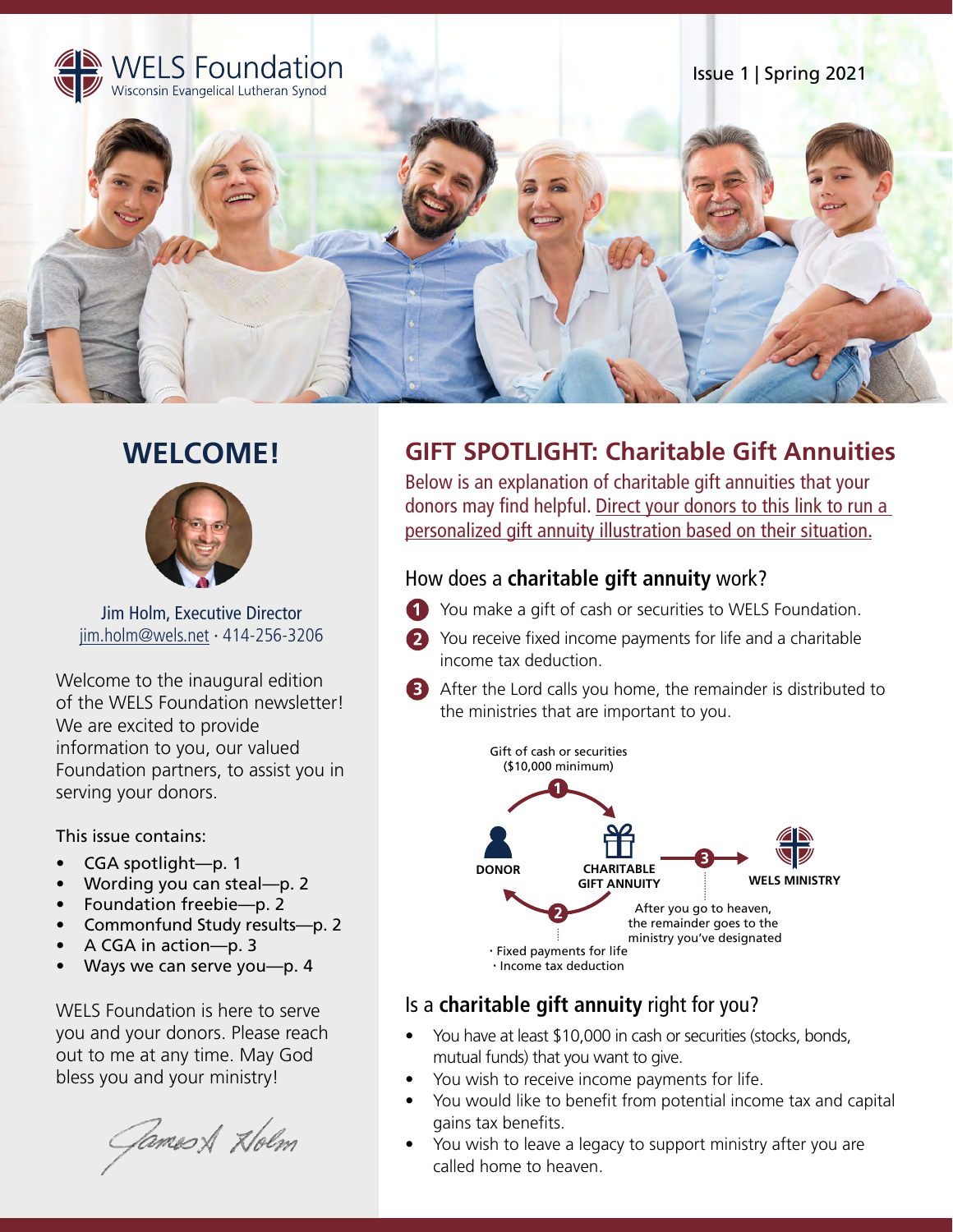# **STEAL THIS WORDING!**

## You won't get in trouble. We promise.

Most WELS members aren't aware of the charitable gift options that pay income to people. These charitable plans can provide a diversified source of supplemental retirement income for seniors. Perhaps your donor has expressed a desire to support your ministry but is concerned about their retirement income or low interest rates on their CDs. A charitable gift annuity may be the answer. Here is some wording you can steal and customize:

### CHARITABLE GIFT ANNUITIES: *A simple gift plan that pays you income for life*

Did you know that there are charitable giving plans that pay supplemental retirement income to seniors for life? These plans are not new. In fact, they have been around since 1831. In addition to quarterly income payments for life, you can receive significant tax benefits from your charitable gift. Fund the gift with appreciated assets to receive the maximum tax advantage.

Would you like to learn more? Please contact \_\_\_\_\_\_\_\_\_\_\_\_\_\_\_\_\_ and we will run the numbers for you and provide you with a personalized illustration to show how this could benefit you and the ministry of \_

#### *[Download this charitable gift annuity wording in a customizable Word document.](https://foundation.welsrc.net/download-foundation/wels-foundation-quarterly-newsletter/)*

# **FOUNDATION FREEBIE**

Free customized gift illustrations

Do you have donors over the age of 75 who may support your ministry through a charitable gift annuity? We thought so!

For a limited time, WELS Foundation will cover the cost for the planned giving service provider PG Calc to generate customized charitable gift annuity illustrations for appeal letters. This is an effective, personal way to show donors the impact of their planned gift.

*View a sample charitable gift [annuity letter with a customized gift](https://foundation.welsrc.net/download-foundation/wels-foundation-quarterly-newsletter/?wpdmdl=3743&ind=1617042020076) illustration.*

Interested? Contact Ann Jahns, WELS Foundation marketing coordinator, at **ann.jahns@wels.net** or **414-256-3255**.

## **DID YOU KNOW?**

WELS Endowment Fund\* finishes in 90th percentile of Commonfund Study

In the 2019 *Council on Foundations— Commonfund Study of Investment of* 

*Endowments for Private and Community Foundations®,* the WELS Endowment Fund's 2019 net investment return of 22.39% **placed in the 90th percentile** of the 265 foundations that participated in the study.

The better the investment returns for the WELS Endowment Fund, the more the fund earns. This results in bigger distributions to our ministries that have an endowment fund through WELS Foundation—and those distributions help fund gospel work. In fiscal year 2020, WELS Foundation distributed **over \$2.9 million to WELS ministries** through the WELS Endowment Fund. We praise God for his blessings!

*For assistance in setting up an endowment fund to benefit your ministry, please contact us at*  **WELSFoundation@wels.net** *or* **800-752-8940***.*

*[\\*WELS Endowment Fund](https://wif.welsrc.net/download-wif/fund-sheets/?wpdmdl=3241&ind=1618602253926) is managed by [WELS Investment Funds](https://wels.net/giving/wels-investment-funds/).*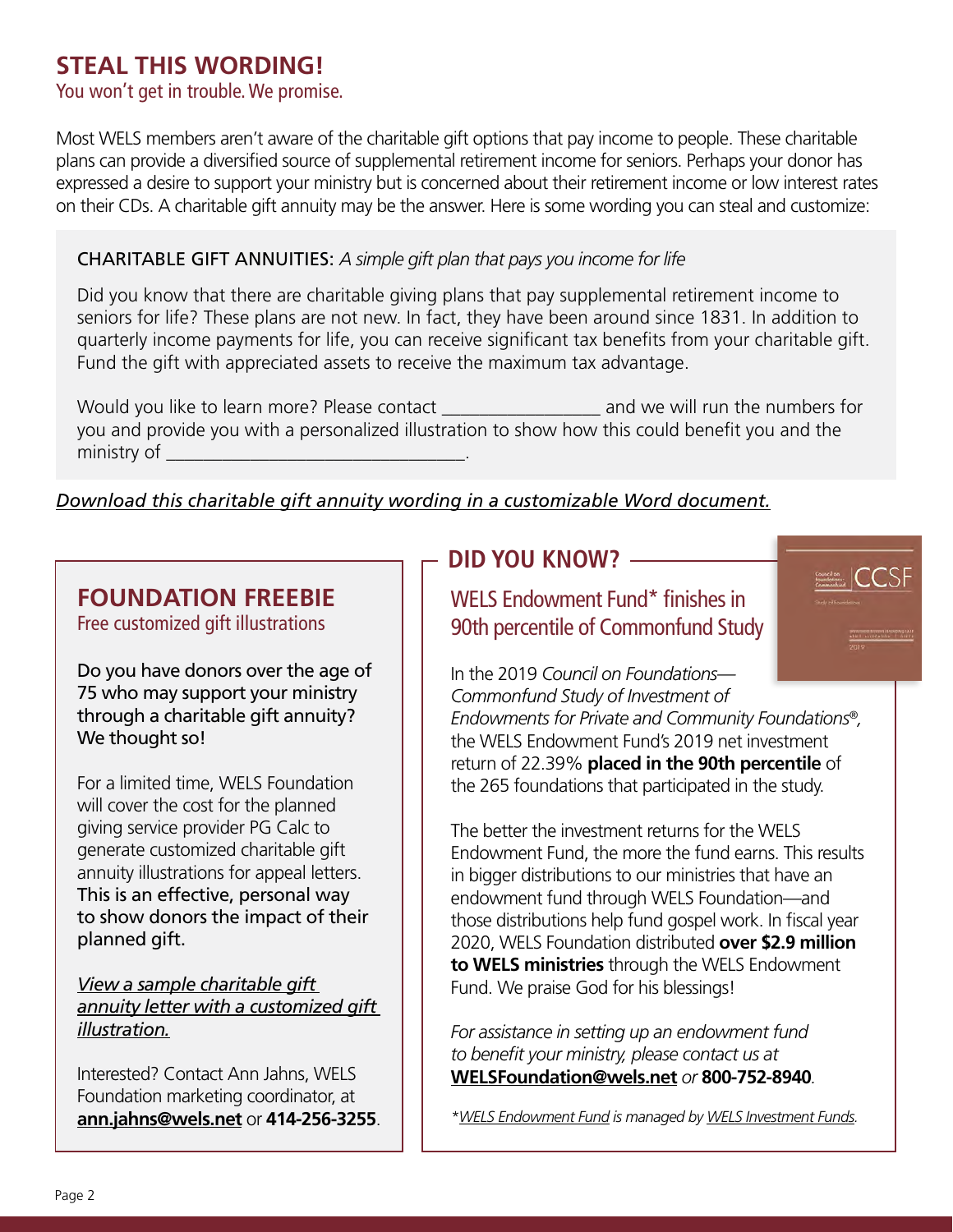## **A CHARITABLE GIFT ANNUITY IN ACTION**

A life of quiet and faithful generosity

Before Jesus called her home, Marta\* told her pastor, "I don't want my funeral to be about me, but only about the gospel of Jesus." She provided him with detailed funeral instructions. She also made arrangements to ensure that her service to the Lord would continue after she went to heaven with an estate plan that even now continues to fund WELS ministries.

devoted their lives to serving God and their brothers and sisters in Christ.

After Tom died, Marta worked to carefully manage her assets. Her pastor suggested contacting the WELS Christian giving counselors in her area, and Marta valued their wise counsel. She established a

Born in Germany, Marta experienced the scarcity of the Great Depression and was a teenager when Hitler came to power. As the end of World War II approached and the Russians were closing in on eastern Germany, Marta and her mother fled to Berlin, seeking sanctuary with the Americans. Whatever savings they had in the bank was gone. As destitute refugees,



Each donor's unique walk of faith leads to individual opportunities to support gospel ministry.\*\*

trust for her property and named WELS as beneficiary. She arranged beneficiary designations—for the benefit of loved ones and the Lord's work—on her savings and retirement accounts. In addition, she established a charitable gift annuity with WELS Foundation. This charitable gift annuity provided her an income for life and would benefit WELS ministries when she went to heaven.

they did what they could to earn a living and serve recovery efforts. Marta met an American soldier, Tom\*, and in 1949 they married. In 1950 they moved to the United States, and Marta proudly became an American citizen.

In the U.S., Marta taught high school German, and Tom worked in real estate. With the Lord's blessing, they saved and invested, and their wealth increased. They were sad they couldn't have children, but they

*\*names changed*

When the Lord called Marta to her real home, this hard-working, unassuming, faithful woman was able to leave a substantial gift to continue the work of proclaiming Christ. Marta knew that everything she had was a gift from God, and that the only lasting difference she could make would be an investment in heavenly treasures: supporting gospel work to bring more people to heaven.

*\*\*To make a gift, contact your WELS mission advancement representative or local [WELS Christian giving counselor.](https://wels.net/giving/ministry-of-christian-giving/christiangivingcounselordirectory/)*

# **WE WANT TO HEAR FROM YOU!**

Let us know what content you'd like to see in future issues of this newsletter. How can we help you to serve your donors? We are grateful for your partnership in ministry.

Send content ideas and suggestions to Ann Jahns at **ann.jahns@wels.net** or **414-256-3255**. And sometimes we like to give away Northwestern Publishing House gift cards to show our appreciation. Submit ideas for this newsletter and you will be entered into a drawing to win. (Remember, you can't win if you don't play.)